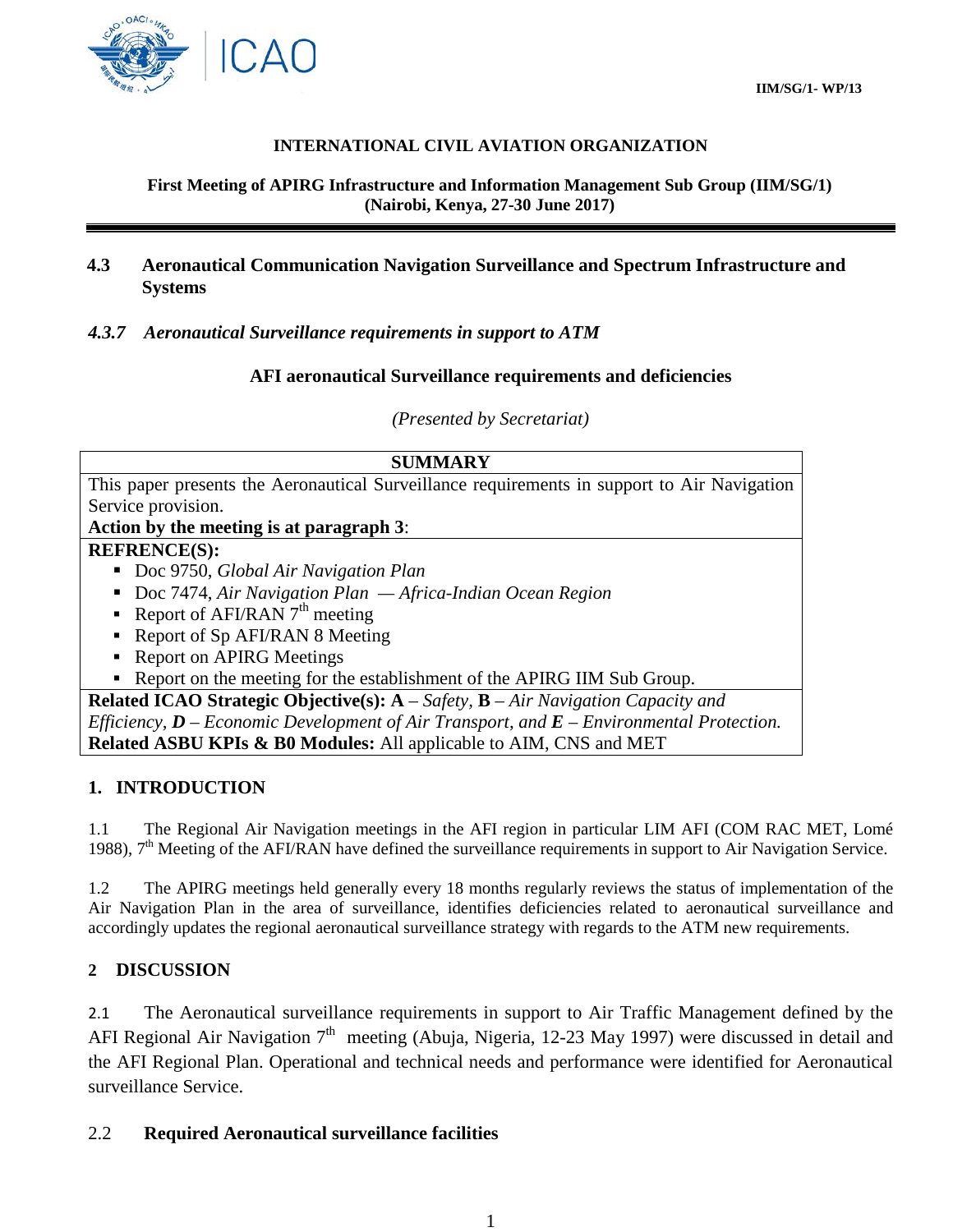The AFI/RAN  $7<sup>th</sup>$  meeting identified the operational requirements for the surveillance of air traffic for En-route, Approach and Terminal areas as well as the followings sensors deemed to provide the service:

- a) Primary Surveillance Radar (**PSR**) and Secondary Surveillance Radar (**SSR**);
- b) Automatic Dependent Surveillance (**ADS**).

Taking due account of the evolving technology, APIRG considered Multilateration (**Mlat**) technics as candidate to provide aeronautical service in the AFI Region.

The AFI aeronautical surveillance plan was revised under **Recommendation 11/1-** *Amendment of the Air Navigation Plan, Part III-Aeronautical Surveillance Plan.*

# 2.3 **Strategy for planning and implementation of Aeronautical surveillance systems in the AFI Region**

The strategy for planning an implementation of aeronautical surveillance systems in the AFI Region was developed by the AFI Aeronautical Surveillance Task Force endorsed by the APIRG CNS/SG and approved by APIRG/18 under **Conclusion 18/34-***AFI Surveillance Strategy*. This Strategy is presented at **Appendix A to** this working Paper

With the new projects approach adopted by APIRG, the CNS/SG and its Tasks Forces will be dissolved. The surveillance Project Team should therefore review the current surveillance strategy and update it with regard to the provision of the 5<sup>th</sup> Edition of the Global Air Navigation Plan (GANP-Doc **9750**).

#### 2.4 **Air navigation deficiencies in the Surveillance field**

Based on the Regional plan, AFI Administration/Organizations have been implementing surveillance systems. Based on the information available to the Secretariat, the current status of implementation of surveillance systems is attached at **Appendix B** to the working Paper that shows the deficiencies.

The surveillance Project Team should be therefore tasked to update the status of implementation of surveillance systems in the region as well as the AFI surveillance strategy, develop and maintain a table of air navigation deficiencies in the surveillance field.

# **3 ACTION BY THE MEETING**

- 3.1 The meeting is invited to:
- a) Take note of the information presented in this working paper, recalling the surveillance requirements to support the provision of Air Navigation Service;
- b) Identify additional requirements to be considered by the APIRG IIM Sub/Group ;
- c) Update the attached Strategy and status of implementation of surveillance systems in the AFI Region;
- d) Consider the Work done by the AFI Surveillance Implementation Task Force and agree on further planning and implementation actions to be conducted.